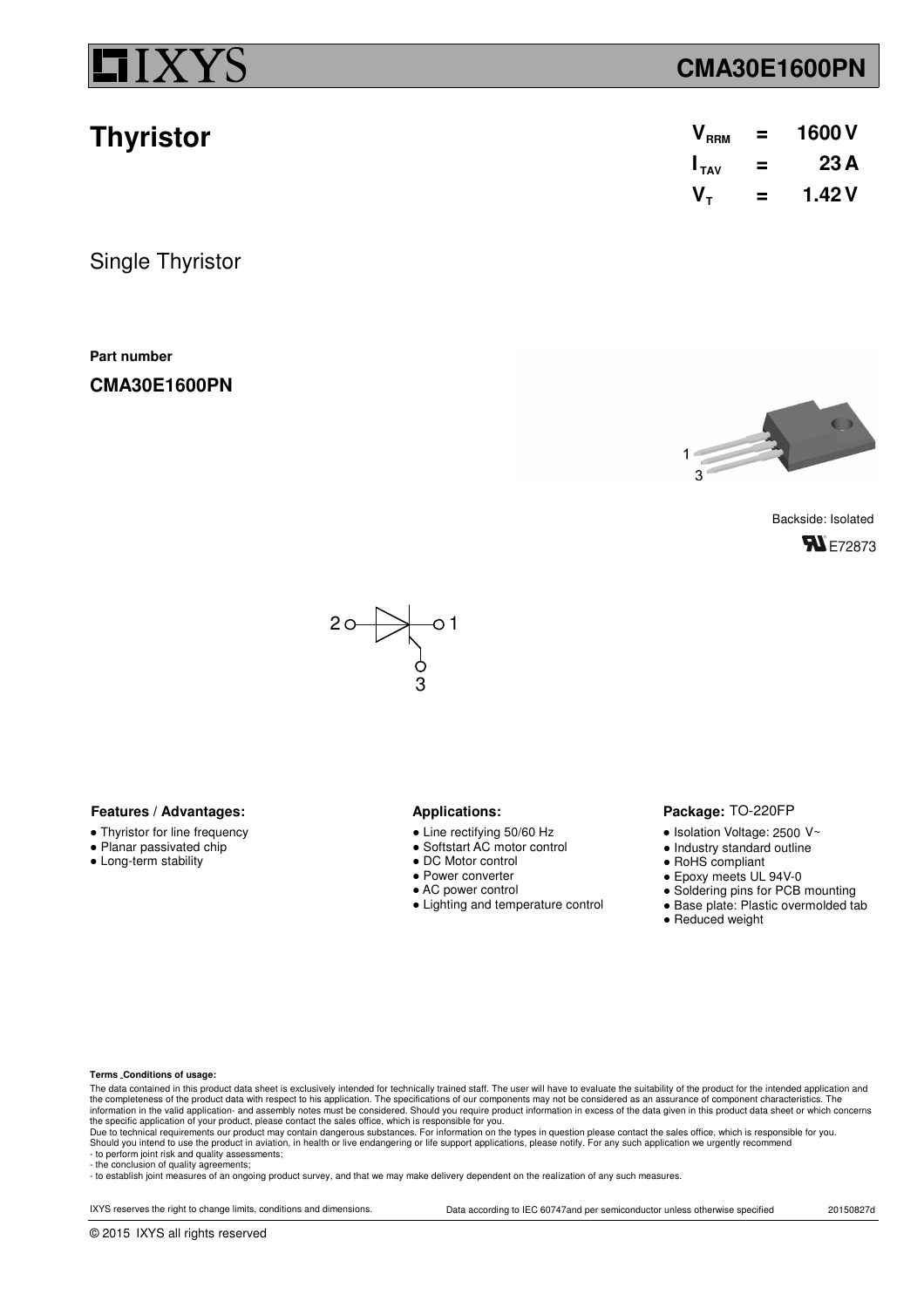## **XYS** Ľ

# **CMA30E1600PN**

| <b>Thyristor</b>          |                                                      |                                                                             |                                | Ratings      |      |                         |
|---------------------------|------------------------------------------------------|-----------------------------------------------------------------------------|--------------------------------|--------------|------|-------------------------|
| Symbol                    | <b>Definition</b>                                    | <b>Conditions</b>                                                           |                                | typ.<br>min. | max. | <b>Unit</b>             |
| $\bm{V}_{\text{RSM/DSM}}$ | max. non-repetitive reverse/forward blocking voltage |                                                                             | $T_{VJ} = 25^{\circ}C$         |              | 1700 | $\vee$                  |
| $\bm{V}_{\text{RRM/DRM}}$ | max. repetitive reverse/forward blocking voltage     |                                                                             | $T_{VJ} = 25^{\circ}C$         |              | 1600 | $\vee$                  |
| $I_{R/D}$                 | reverse current, drain current                       | $V_{R/D} = 1600 V$                                                          | $T_{VJ} = 25^{\circ}C$         |              | 10   | μA                      |
|                           |                                                      | $V_{R/D} = 1600 V$                                                          | $T_{\nu J} = 125$ °C           |              | 2    | mA                      |
| $V_T$                     | forward voltage drop                                 | $I_T = 30 A$                                                                | $T_{V,1} = 25^{\circ}C$        |              | 1.42 | $\vee$                  |
|                           |                                                      | $I_T = 60 A$                                                                |                                |              | 1.80 | V                       |
|                           |                                                      | $I_T = 30 A$                                                                | $T_{VJ} = 125$ °C              |              | 1.42 | $\overline{\mathsf{v}}$ |
|                           |                                                      | $I_T = 60 A$                                                                |                                |              | 1.92 | $\sf V$                 |
| I <sub>TAV</sub>          | average forward current                              | $T_c = 40^{\circ}$ C                                                        | $T_{VJ} = 150^{\circ}C$        |              | 23   | A                       |
| $I_{T(RMS)}$              | RMS forward current                                  | 180° sine                                                                   |                                |              | 36   | A                       |
| $V_{\tau_0}$              | threshold voltage                                    | for power loss calculation only                                             | $T_{VJ} = 150 °C$              |              | 0.90 | $\vee$                  |
| r <sub>T</sub>            | slope resistance                                     |                                                                             |                                |              | 17   | $m\Omega$               |
| $R_{thJC}$                | thermal resistance junction to case                  |                                                                             |                                |              | 2.5  | K/W                     |
| $R_{thCH}$                | thermal resistance case to heatsink                  |                                                                             |                                | 0.50         |      | K/W                     |
| $P_{\text{tot}}$          | total power dissipation                              |                                                                             | $T_c = 25^{\circ}C$            |              | 50   | W                       |
| $I_{\text{TSM}}$          | max. forward surge current                           | $t = 10$ ms; (50 Hz), sine                                                  | $T_{VJ} = 45^{\circ}C$         |              | 260  | A                       |
|                           |                                                      | $t = 8,3$ ms; (60 Hz), sine                                                 | $V_{\rm R} = 0 V$              |              | 280  | A                       |
|                           |                                                      | $t = 10$ ms; (50 Hz), sine                                                  | $T_{VJ} = 150^{\circ}C$        |              | 220  | $\overline{\mathsf{A}}$ |
|                           |                                                      | $t = 8,3$ ms; (60 Hz), sine                                                 | $V_{B} = 0 V$                  |              | 240  | A                       |
| 12t                       | value for fusing                                     | $t = 10$ ms; (50 Hz), sine                                                  | $T_{VJ} = 45^{\circ}C$         |              | 340  | $A^2S$                  |
|                           |                                                      | $t = 8,3$ ms; (60 Hz), sine                                                 | $V_R = 0 V$                    |              | 325  | $A^2S$                  |
|                           |                                                      | $t = 10$ ms; (50 Hz), sine                                                  | $T_{VJ} = 150^{\circ}C$        |              | 240  | $A^2S$                  |
|                           |                                                      | $t = 8,3$ ms; (60 Hz), sine                                                 | $V_{\rm R} = 0 V$              |              | 240  | $A^2S$                  |
| $C_{J}$                   | junction capacitance                                 | $V_B = 400V$ f = 1 MHz                                                      | $T_{VJ} = 25^{\circ}C$         |              | 9    | pF                      |
| $P_{GM}$                  | max. gate power dissipation                          | $t_{\text{p}} = 30 \text{ }\mu\text{s}$                                     | $T_c = 150^{\circ}$ C          |              | 10   | W                       |
|                           |                                                      | $t_{\rm p} = 300 \,\mu s$                                                   |                                |              | 5    | W                       |
| $P_{\text{GAV}}$          | average gate power dissipation                       |                                                                             |                                |              | 0.5  | W                       |
| $(di/dt)_{cr}$            | critical rate of rise of current                     | $T_{V,I}$ = 125 °C; f = 50 Hz                                               | repetitive, $I_T = 90 A$       |              | 150  | $A/\mu s$               |
|                           |                                                      | $t_P = 200 \,\mu s$ ; di <sub>G</sub> /dt = 0.2 A/ $\mu s$ ; -              |                                |              |      |                         |
|                           |                                                      | $I_{G} = 0.2$ A; $V = \frac{2}{3} V_{DBM}$                                  | non-repet., $I_T = 30$ A       |              |      | 500 A/µs                |
| $(dv/dt)_{cr}$            | critical rate of rise of voltage                     | $V = \frac{2}{3} V_{DBM}$                                                   | $T_{VJ} = 125^{\circ}C$        |              | 500  | $V/\mu s$               |
|                           |                                                      | $R_{gK} = \infty$ ; method 1 (linear voltage rise)                          |                                |              |      |                         |
| $\mathbf{V}_{\text{GT}}$  | gate trigger voltage                                 | $V_{\rm p} = 6 V$                                                           | $T_{VJ} = 25^{\circ}C$         |              | 1.3  | $\vee$                  |
|                           |                                                      |                                                                             | $T_{VJ} = -40\degree C$        |              | 1.6  | V                       |
| $I_{GT}$                  | gate trigger current                                 | $V_{D} = 6 V$                                                               | $T_{VJ} = 25^{\circ}C$         |              | 28   | mA                      |
|                           |                                                      |                                                                             | $T_{\text{VJ}} = -40^{\circ}C$ |              | 50   | mA                      |
| $V_{GD}$                  | gate non-trigger voltage                             | $V_{D} = \frac{2}{3} V_{DBM}$                                               | $\overline{T}_{vJ}$ = 125°C    |              | 0.2  | $\vee$                  |
| $I_{GD}$                  | gate non-trigger current                             |                                                                             |                                |              | 1    | mA                      |
| IL.                       | latching current                                     | $t_{p} = 10 \mu s$                                                          | $T_{VJ} = 25^{\circ}C$         |              | 90   | mA                      |
|                           |                                                      | $I_G$ = 0.2 A; $di_G/dt$ = 0.2 A/ $\mu$ s                                   |                                |              |      |                         |
| $I_H$                     | holding current                                      | $V_{D} = 6 V R_{GK} = \infty$                                               | $T_{VJ} = 25^{\circ}C$         |              | 80   | mA                      |
| $t_{gd}$                  | gate controlled delay time                           | $V_{D} = \frac{1}{2} V_{DRM}$                                               | $T_{VJ} = 25^{\circ}C$         |              | 2    | μs                      |
|                           |                                                      | $I_G = 0.5A$ ; di <sub>G</sub> /dt = 0.5 A/µs                               |                                |              |      |                         |
| $t_{q}$                   | turn-off time                                        | $V_R = 100 V; I_T = 30 A; V = \frac{2}{3} V_{DRM}$ T <sub>VJ</sub> = 125 °C |                                | 150          |      | μs                      |
|                           | di/dt = 10 A/µs dv/dt = 20 V/µs $t_p = 200 \mu s$    |                                                                             |                                |              |      |                         |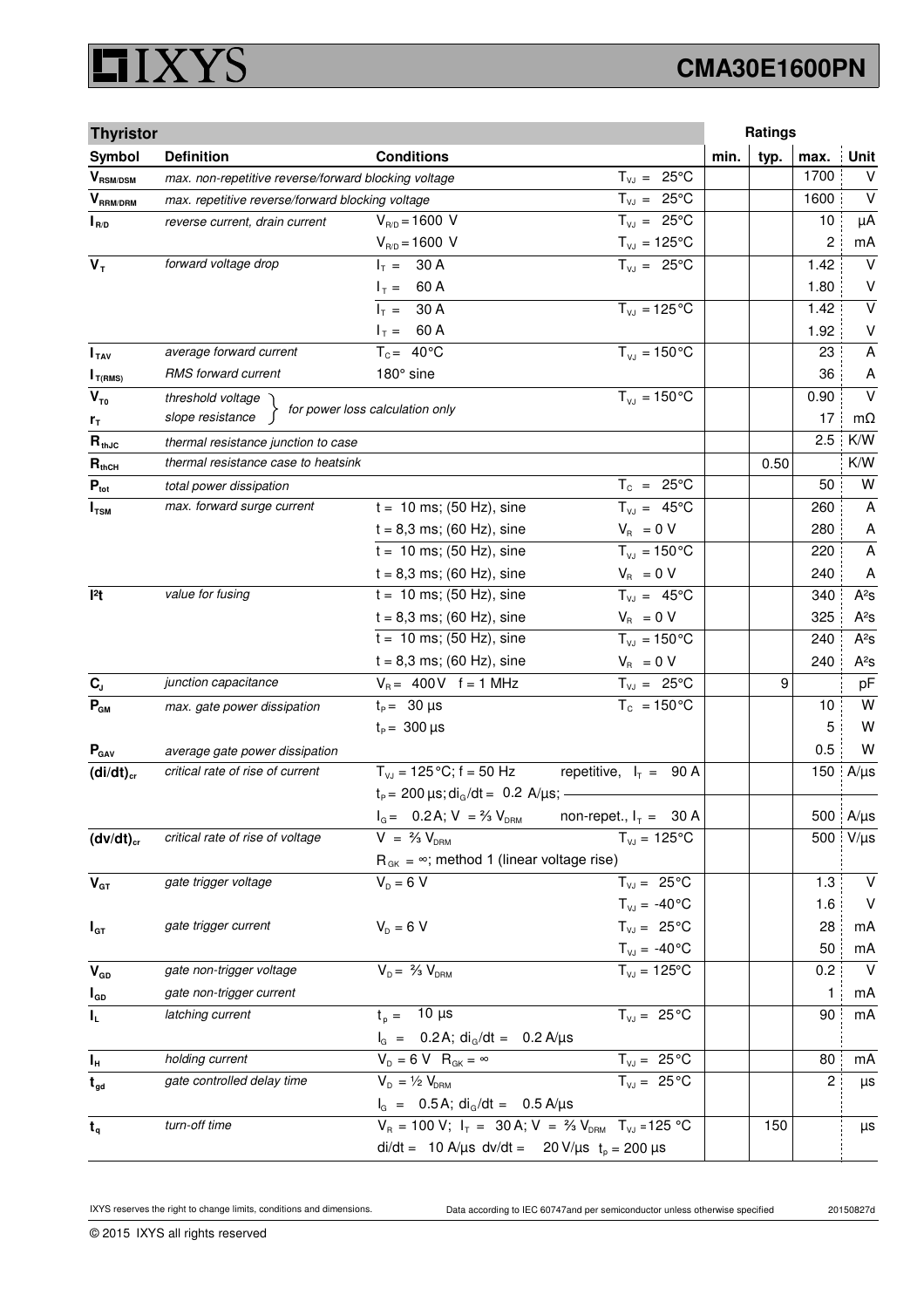## **CMA30E1600PN**

|                        | Package<br><b>TO-220FP</b>                                   |                   |                            |     | <b>Ratings</b> |      |      |             |  |
|------------------------|--------------------------------------------------------------|-------------------|----------------------------|-----|----------------|------|------|-------------|--|
| Symbol                 | <b>Definition</b>                                            | <b>Conditions</b> |                            |     | min.           | typ. | max. | Unit        |  |
| I <sub>RMS</sub>       | <b>RMS</b> current                                           | per terminal      |                            |     |                |      | 35   | A           |  |
| $T_{\nu J}$            | virtual junction temperature                                 |                   |                            |     | $-40$          |      | 150  | °C          |  |
| $T_{op}$               | operation temperature                                        |                   |                            |     | $-40$          |      | 125  | $^{\circ}C$ |  |
| $T_{\text{stg}}$       | storage temperature                                          |                   |                            |     | $-40$          |      | 150  | $^{\circ}C$ |  |
| Weight                 |                                                              |                   |                            |     |                | 2    |      | g           |  |
| $M_{\rm p}$            | mounting torque                                              |                   |                            |     | 0.4            |      | 0.6  | Nm          |  |
| $F_c$                  | mounting force with clip                                     |                   |                            |     | 20             |      | 60   | N           |  |
| $d_{\mathsf{Spp/App}}$ | creepage distance on surface   striking distance through air |                   | terminal to terminal       | 1.6 | 1.0            |      |      | mm          |  |
| $d_{\text{Spb/Apb}}$   |                                                              |                   | terminal to backside       | 2.5 | 2.5            |      |      | mm          |  |
| v<br><b>ISOL</b>       | <i>isolation</i> voltage                                     | $= 1$ second      |                            |     | 2500           |      |      | v           |  |
|                        | $t = 1$ minute                                               |                   | 50/60 Hz, RMS; IsoL ≤ 1 mA |     | 2100           |      |      | v           |  |



### **Part description**

- C Thyristor (SCR) =
- M Thyristor =
- A (up to 1800V) =
- 30  $E =$  Single Thyristor = Current Rating [A]
- 1600 = Reverse Voltage [V]
- $PN = TO-220ABFP(3)$ =

| Orderina           | Ordering Number               | Marking on<br>⊦Product | Deliverv Mode | Quantity | Code No. |
|--------------------|-------------------------------|------------------------|---------------|----------|----------|
| $\sim$<br>Standard | 1600PN<br>CMA30E <sup>.</sup> | CMA30E1600PN           | ube           | 50       | 505254   |

| <b>Similar Part</b> | Package                | Voltage class |
|---------------------|------------------------|---------------|
| CMA30E1600PB        | TO-220AB (3)           | 1600          |
| CMA30E1600PZ        | TO-263AB (D2Pak) (2HV) | 1600          |
| CS22-12io1M         | TO-220ABFP (3)         | 1200          |
| CLA30E1200PB        | TO-220AB (3)           | 1200          |
| CLA30E1200PC        | TO-263AB (D2Pak) (2)   | 1200          |
| CLA30E1200HB        | TO-247AD (3)           | 1200          |
| CS22-08io1M         | TO-220ABFP (3)         | 800           |

|                     | <b>Equivalent Circuits for Simulation</b> |                  | * on die level | $T_{\rm{v}} = 150 \,^{\circ}\text{C}$ |
|---------------------|-------------------------------------------|------------------|----------------|---------------------------------------|
| $I - (V_0)$         |                                           | <b>Thyristor</b> |                |                                       |
| $V_{0 \text{ max}}$ | threshold voltage                         | 0.9              |                |                                       |
| $R_{0 \text{ max}}$ | slope resistance *                        | 14               |                | mΩ                                    |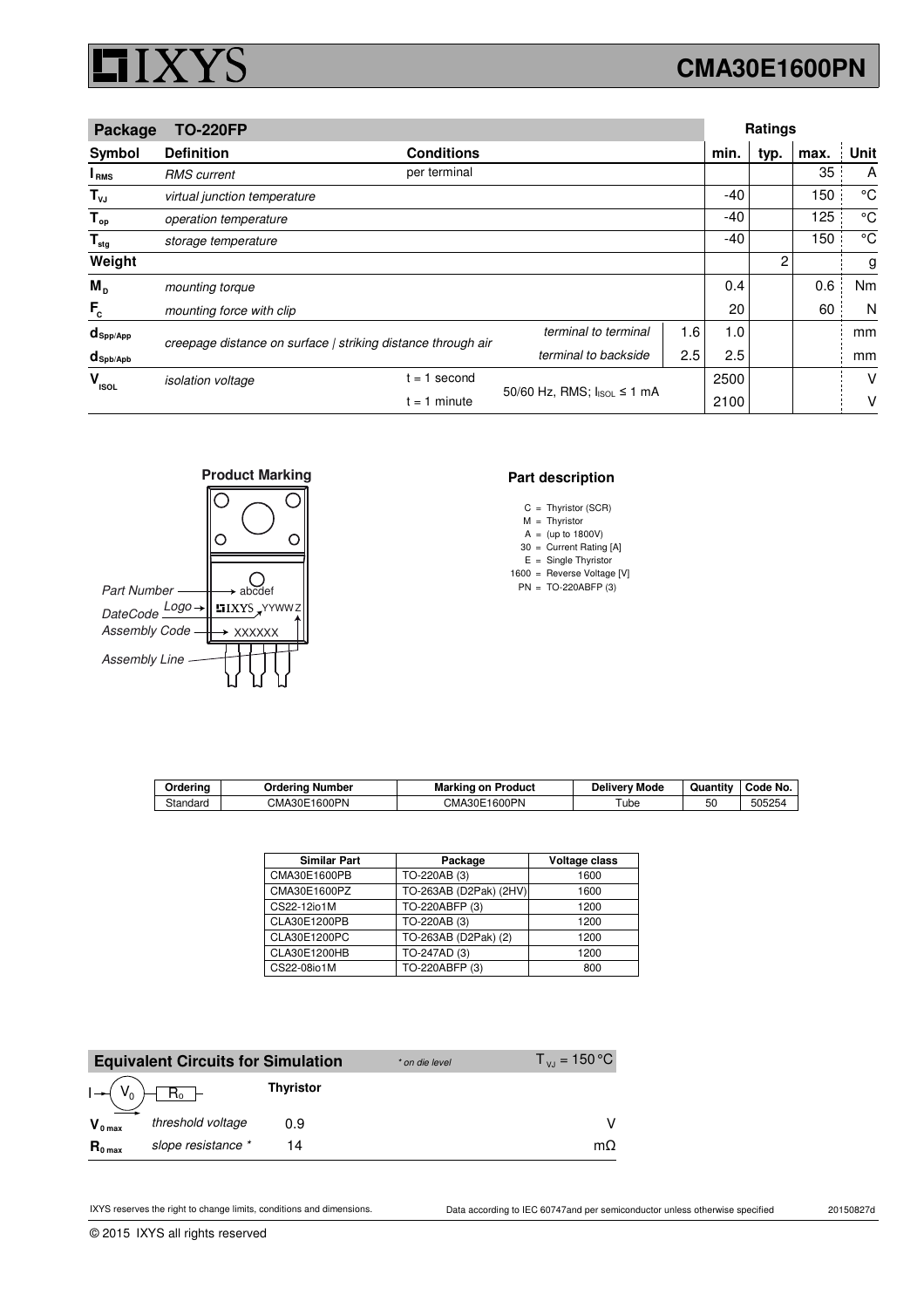### **Outlines TO-220FP**





| Dim.           | <b>Millimeters</b> |       | <b>Inches</b> |       |  |
|----------------|--------------------|-------|---------------|-------|--|
|                | min                | max   | min           | max   |  |
| A              | 4.50               | 4.90  | 0.177         | 0.193 |  |
| A <sub>1</sub> | 2.34               | 2.74  | 0.092         | 0.108 |  |
| A <sub>2</sub> | 2.56               | 2.96  | 0.101         | 0.117 |  |
| b              | 0.70               | 0.90  | 0.028         | 0.035 |  |
| C              | 0.45               | 0.60  | 0.018         | 0.024 |  |
| D              | 15.67              | 16.07 | 0.617         | 0.633 |  |
| Е              | 9.96               | 10.36 | 0.392         | 0.408 |  |
| e              | 2.54 BSC           |       | BSC<br>0.100  |       |  |
| H              | 6.48               | 6.88  | 0.255         | 0.271 |  |
| L              | 12.68              | 13.28 | 0.499         | 0.523 |  |
| L1             | 3.03               | 3.43  | 0.119         | 0.135 |  |
| ØP             | 3.08               | 3.28  | 0.121         | 0.129 |  |
| Q              | 3.20               | 3.40  | 0.126         | 0.134 |  |